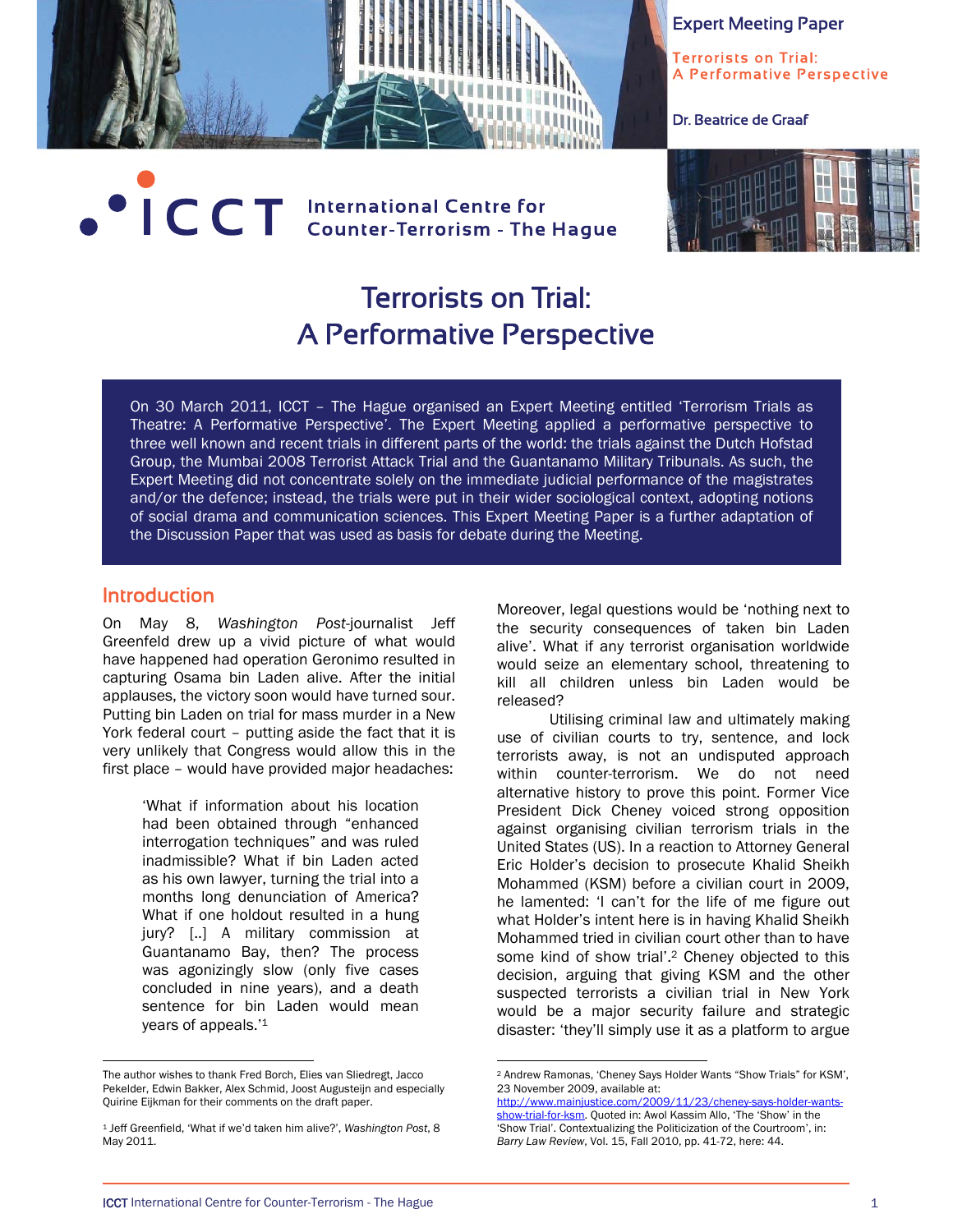their cases – they don't have a defence to speak of – it'll be a place for them to stand up and spread the terrible ideology that they adhere to'.3

Indeed, even with legality intact, terrorism trials are highly likely to turn into a show, a spectacle. This insight was corroborated with the outcome of the first trial against a Guantanamo 'ghost prisoner', Ahmed Khalfan Ghailani, which sparked off a heated political debate. The defendant was convicted in the federal court in Manhattan for his role in the 1998 embassy bombings in Kenya and Tanzania, which earned him a 20-years' sentence. Republican critics objected the fact that the jury acquitted Ghailani on all other charges, 280 in total, including every murder count. This in turn was used as proof that terrorism detainees should solely be prosecuted before a military commission.4 Not the final verdict as such, but the use of civilian courts in combating terrorism became heavily contested.

 Notwithstanding this criticism, terrorism trials are an exceptional opportunity for understanding and countering terrorism, since it is the only place where all actors involved meet: terrorists, state's representatives, the judiciary, the audience, surviving victims, terrorist's sympathisers, etc. The media will moreover report and broadcast their performance. As a nexus of terrorism violence, law enforcement and public opinion, terrorism trials thus offer an ideal opportunity to showcase justice in progress and demonstrate how terrorist suspects are dealt with by the laws of the land. However, governments and security officials more often than not are reluctant to put terrorist suspects before civilian courts. This reluctance can be explained by considering terrorism trials as a type of theatre, where the show develops its own unforeseeable and autonomous dynamics, out of control for the executive power. Terrorism trials almost inevitably produce political disputes. The whole crime of terrorism is a political concept and an essentially contested one as well.5 Terrorism trials essentially deal with suspects that challenge the existing rule – or are at least perceived as posing a political threat. Government's unease pertains to the fact that it has to hand over control over this threat to the judiciary, with its own criteria in dealing with offences rather than purely looking at it as a security threat. Governments also face national and international public opinion,

which might turn the trial into a media circus with its own uncontrollable dynamics, probably even causing new security risks.

This paper will examine the way in which a terrorism trial in modern day democracies – where the state's monopoly of violence is limited by an established set of rules and criminal law procedures and controlled through parliamentary oversight and mass media coverage – serves multiple ends, depending on the various actors involved, who are all busy trying to mobilise their respective target audiences around their narratives and (in)justice frames. A *performative perspective* on terrorism trials is introduced, meaning that trials are the stage where the different actors adopt and act out strategies with the aim of convincing their target audience(s) in and outside the courtroom of their narrative of (in)justice.

In the words of the president of the Special Tribunal for Lebanon Antonio Cassese, terrorism has a profound negative impact on the national and international community because it subverts both national law and the international rules of the game. Not only do terrorists create havoc, kill and slaughter people whom they are not legally at war with; terrorism also disturbs social and international peace as it provokes states to commit breaches of their own legal standards, to breach treaties and violate the law itself in reaction to the initial terrorist attack or threat.6 Democratic states have a lot to loose in the battle against terrorism; the rule of law, legitimacy and justice are not the most insignificant casualties. To protect these 'victims', to effectuate a better understanding and a better use of legal tools in the battle against terrorism, closer attention needs to be paid to the judicial and social-political mechanism and effects of terrorism trials, especially with regard to their performativity, which may create new legends of justice and/or injustice.7

Research into the character and impact of political trials in contemporary history has matured over the last decades, but research into terrorism trials as a political and/or show trial is rather new. Awol Kassim Allo did groundwork in analysing the show element in political trials.8 This paper aims to gauge the performative element in *terrorism trials* in particular. Three principal questions will be addressed: Why are governments often at unease

 $\overline{a}$ 3 Ibid.

<sup>4</sup> Charlie Savage, 'Ghailani Verdict Reignites Debate Over the Proper Court for Terrorism Trials', *New York Times*, 18 November 2010. 5 William E. Conolly, *The terms of political discourse* (Princeton University Press, 1993 [3rd edition]), p. 10; See also Alex Schmid, 'Terrorism. The definitional problem', in: *Journal of International Law*, Vol. 36 (2004), No. 1, pp. 375-420.

<sup>6</sup> Antonio Cassese, *Terrorism, Politics and Law. The Achille Lauro Affair* (Princeton: Princeton University Press, 1989), pp. 139-140.  $7$  For a theoretical and historical analysis of this concept see: Beatrice

de Graaf, *Evaluating Counterterrorism Performance. A Comparative* 

<sup>&</sup>lt;sup>8</sup> Awol Kassim Allo, 'The 'Show' in the 'Show Trial'. Contextualizing the Politicization of the Courtroom', in: *Barry Law Review*, Vol. 15, Fall 2010, pp. 41-72.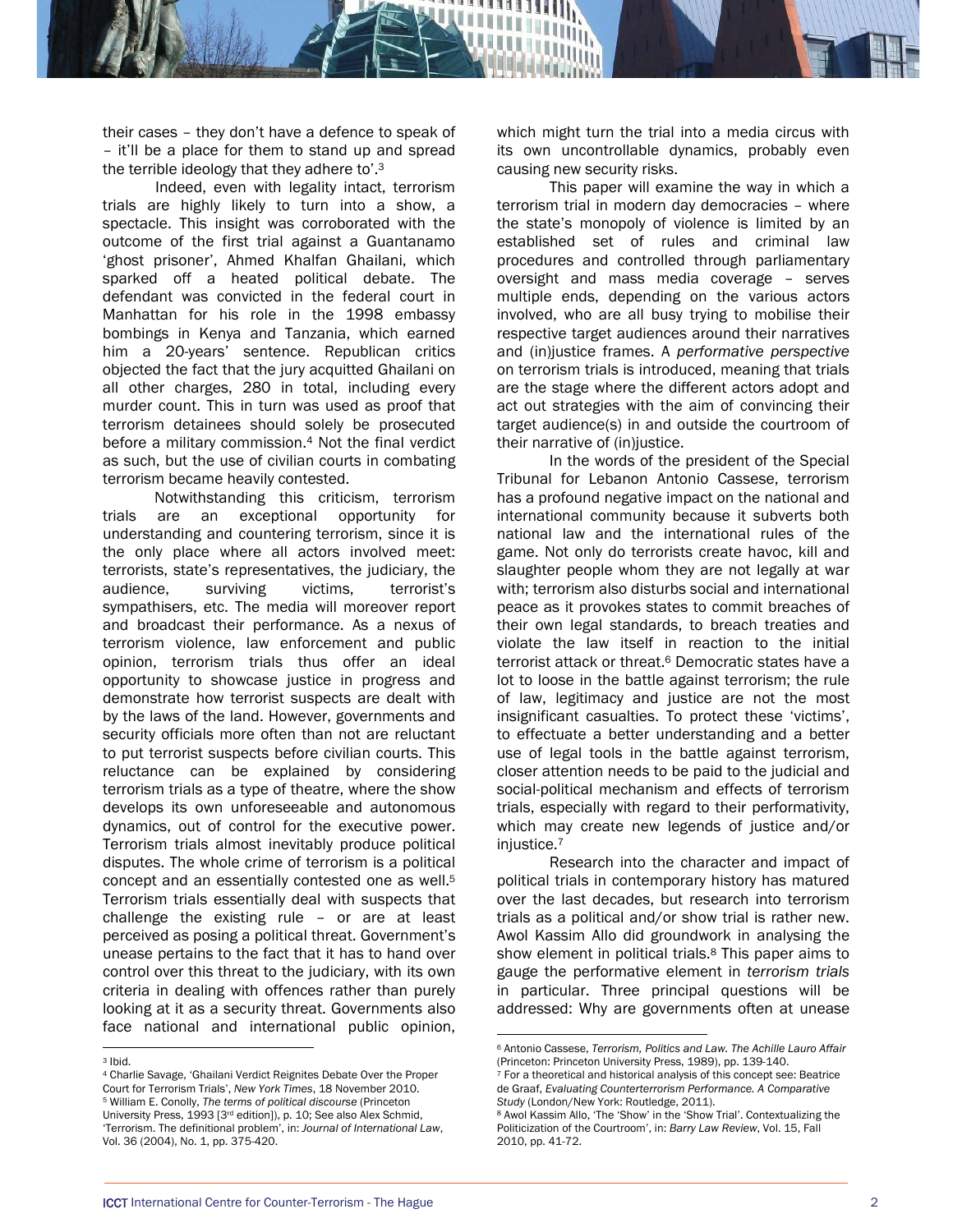

with putting terrorists on trial? What does the 'show' element in terrorism trials mean? What kind of performative strategies are adopted in court, to what end and with what result? A typology of the show element in terrorism trials is developed, to gain a better insight into how terrorism trials matter socially and politically, apart from the legal questions raised. This paper is not intended as a contribution to legal theory, but written as a historic-political perspective on the phenomenon of terrorism trials in modern day democracies.

#### Why the Unease?

In the US, after President Barack Obama emphasised his preference for trials in federal civilian courts and promised to close down the Guantanamo military tribunals in 2009, congressional interference caused the president to retreat from this decision. Early Mach 2011, the White House announced that it will resume military trials for detainees at Guantanamo Bay, Cuba. 'I strongly believe that the American system of justice is a key part of our arsenal in the war against al-Qaida and its affiliates, and we will continue to draw on all aspects of our justice system – including (federal) courts – to ensure that our security and our values are strengthened,' Obama stated.9 Yet, congressional concern relating to the security risks involved in these terrorism trials, given that detainees will have to be transferred to and tried in the 'homeland', prevailed.10 Cheney's objection to such trials has already been mentioned above. In the *Wall Street Journal*, columnist James Taranto also invoked the association of a 'show trial', although he was more nuanced: 'These trials will differ from an ordinary show trial in that the process will be fair even though the verdict is predetermined.' However, even if it would be a fair trial with just proceedings, it would nevertheless contain an element of show: 'The answer seems to be that the administration is conducting a limited number of civilian trials of high-profile terrorists for show, so as to win "credibility" with the international left.'11

 Taranto hit the spot: even with legality intact, terrorism trials are highly likely to turn into a show, a spectacle, because the prosecution and/or the defendants will adopt performative strategies.

 $\overline{a}$ 

As indicated above, the outcome of the first trial against Guantanamo 'ghost prisoner' Ahmed Khalfan Ghailani sparked off a similar debate. Not the final verdict as such, but the use of civilian courts in combating terrorism became heavily contested. The opposition argued that terrorists should never be given civilian trials, but should be treated and detained as military prisoners. The administration, on the contrary, claimed that the system had shown that a terrorist could be convicted even after a judge excluded evidence tainted by coercive interrogations during the Bush administration and by acquitting the defendant from numerous other charges. The sentence meted out – 20 years – was probably even stiffer than a military court could have given.

In response to this case, Jack Goldsmith, a high ranking Justice Department official during the Bush administration, argued that the verdict showed that terrorism suspects should be held without any trial at all, not even a military one. Indefinite military detention, he said, 'is a traditionsanctioned, Congressionally authorised, courtblessed, resource-saving, security-preserving, easier-than-trial option for long-term terrorist incapacitation. And this morning it looks more appealing than ever'.<sup>12</sup> Since the attacks of 9/11, this new line of thinking became dominant amongst executives and was reinvigorated after every new attack and through military campaigns in Afghanistan and Iraq.13

This tendency to resort to other measures rather than criminal law is not solely reserved for US officials. In the Netherlands, for instance, the government also arranged for other measures in dealing with terrorism than through criminal law alone. Dutch government officials may pick and choose whether they apply intelligence measures (observation, hindering), immigration law, control orders and other administrative law instruments (or a combination thereof), before deciding if a criminal investigation should be pursued.14

The explanation for this unease regarding civilian terrorism trials is twofold. First of all, one has to consider the element of risk in relation to the outcome of the trial. From the executive's

<sup>9 &#</sup>x27;New Military Trials at Guantanamo Bay Could Include 9/11 Suspects', *Fox News*, 8 March 2011; 'Obama billigt neue Militärverfahren in Guantánamo', *dpa*, 16 March 2011. 10 Ibid.

<sup>11</sup> James Taranto, Obama's Show Trials', *The Wall Street Journal*, 13 November 2009, available at:

http://online.wsj.com/article/SB100014240527487036838045745 33833220552624.html.

<sup>12</sup> Charlie Savage, 'Ghailani Verdict Reignites Debate Over the Proper Court for Terrorism Trials', New York Times, 18 November 2010. 13 Committee on the Evaluation of Counterterrorism Policy (Suyver Committee), Naar een integrale evaluatie van antiterrorisme maatregelen [Towards an Integrated Evaluation of Counterterrorism Policies]. Report no. IBIS-13174. (The Hague: Dutch Government, May 2009), pp. 16-23.

<sup>14</sup>Dutch Government, Antiterrorisme Maatregelen in Nederland in het Eerste Decennium de 21e Eeuw [Counterterrorism Measures in the Netherlands in the First Decade of the 21st Century]. Report no. 04126-6359. (The Hague: Dutch Government, January 2011), pp. 87/91.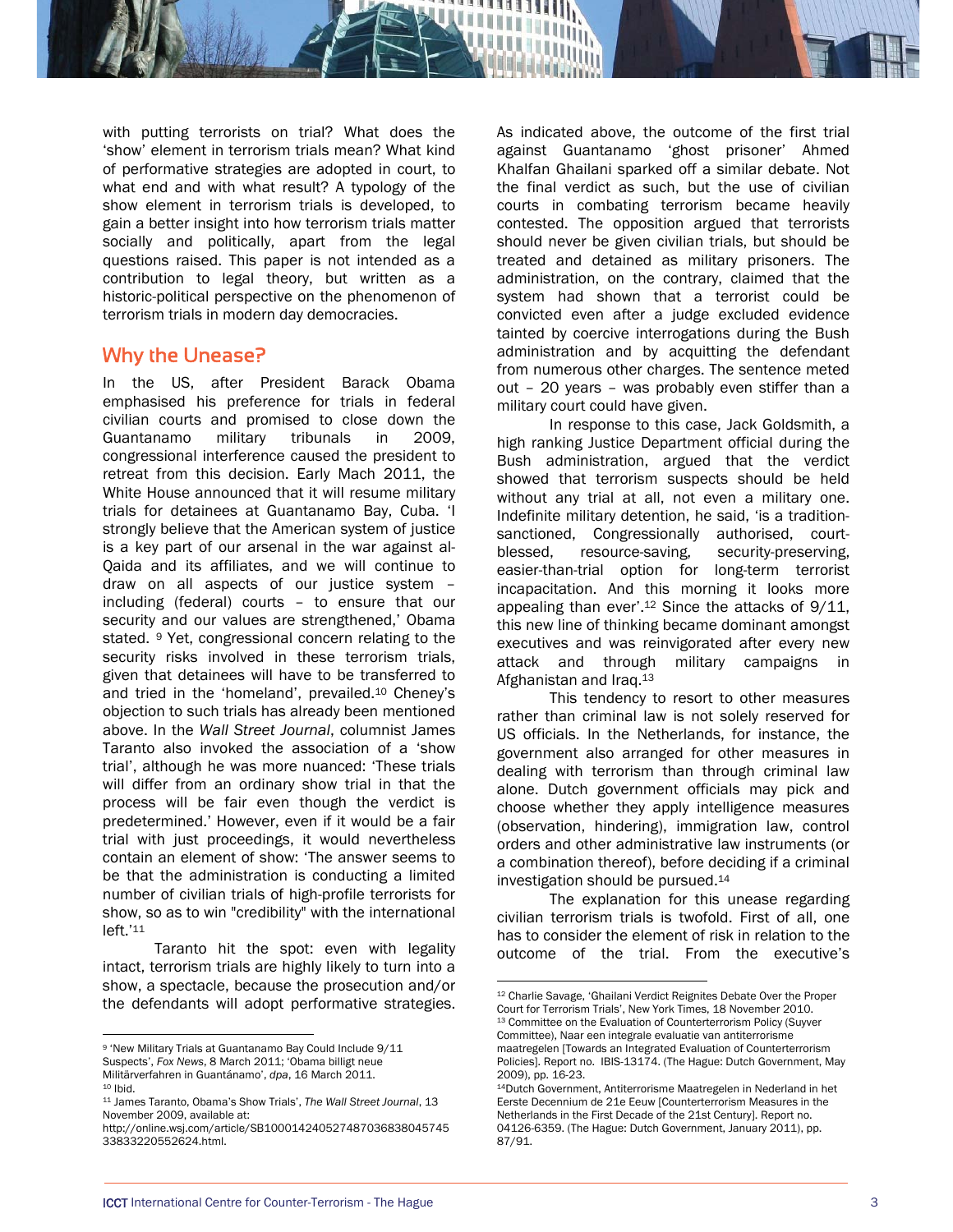perspective – often dominated by national security considerations – adjudication is a risky business. Terrorist suspects can be acquitted, sometimes not because they are innocent, but because certain crucial evidence is deemed inadmissible, as was the case in the Ghailani trial. This risk cannot be excluded, at least not at the cost of turning the trial into a huge farce for the government. This element of uncertainty runs against the grain of the principal goal of counter-terrorism actors: eliminating the terrorist threat. Thus, the executive's rationale behind an *a la carte* treatment of terrorists lies not in contempt for criminal law, but in the priority given to other (legal) obligations, such as protecting the right to life and security of the citizens. This weighing of rights is known as the balance or proportionality response thesis; notable politicians and scholars such as Michael Ignatieff assume that in order to protect security, public interest must be weighed against human rights. If this means that the rights of terror suspects are suspended or restricted, then this is an unfortunate side-effect of protecting national security.15 Critics such as the 2009 Eminent Jurists Panel in its report on Terrorism, Counter-terrorism and Human Rights, however contend that this suspension of terrorists' rights normalises the state of exception – thus onedimensionally enhancing executive competence– and pleaded for reasserting the value of the criminal justice system, especially in the case of citizens.16

A second explanation for a government's difficulty with relying on criminal law in dealing with terrorists, is the fact that prosecution of terrorist tends to end in court and may turn into a 'political show'. The main functions of criminal law are exerting social control, settling disputes and confirming society's norms.17 Counter-terrorism verdicts, however, do not necessarily reflect such an impartial truth, nor do they affirm society's shared values. Many terror suspects stem from minority groups that oppose an oppressive government and fight exclusion; they surely will not perceive criminal law or its implementation by the judiciary as neutral or legitimate at all. Their (perception of) truth cannot simply be 'tried away'. Take for example the trial against Nelson Mandela.

 $\overline{a}$ 

During the Apartheid regime in South-Africa, Nelson Mandela, who publicly supported violent political struggle, was labelled a terrorist partly due to his conviction in 1964 for conspiracy. Although the trial ended in a legal victory for the prosecution, it brought political disaster to the regime. This is exactly what governments fear: Although criminal law might serve immediate political ends (detaining political opponents by sentencing them as terrorists), the intermediate and long term political effects can be unforeseeable and potentially devastating. This way, the element of risk once again enters the courtroom. The trial against Mandela became a show of injustice; its reverberations undermined the political credibility and legitimacy of the Apartheid regime.18

The recent events ending in the killing of Osama bin Laden underscore the salience of these two points. Indeed, governments are in most cases at unease with staging major terrorism trials, both because of the security risks and the show element involved. At the same time, this show element is sometimes consciously used by the prosecuting authorities themselves as an opportunity for staging a performance of rule of law, of retribution, of demonstrating to the world what justice means and how it is performed. Under the right conditions of legality and the right performative strategies, terrorism trials (like any other trial) can result in a triumph of justice. The next paragraphs will discuss how the actors involved in a trial might adopt performative strategies, aimed at convincing the audience(s) of their story of (in)justice and thereby achieving their end. But first, it is necessary to explore what the show element in terrorism trials entails and how this element relates to the concept of 'show trials', a category loaded with heavy historical associations.

## A Brief Excursion to the 'Show Element' in Criminal Trials

Law is broader than a mere summary of legal norms and principles; it incorporates amongst other things social norms, values, power relations and social processes. Moreover, by applying law, one sets in motion a communicative process. 'Law cannot any more be correctly understood within a paradigm of one-dimensional rationality. […] The dramatic rise of complexity, both of law and of society, has made such a scheme obsolete',

<sup>15</sup> Ignatieff, M. The Lesser Evil: Political ethics in an age of terror (Princeton, Princeton UniverCassity Press, 2004), p. 46; Cf. also Asworth, Andrew, 'Security, Terrorism and the Value of Human Rights' in: Goold, B.J. and Lazarus, L. (Eds). Security and Human Rights (Hart Publishing, Oxford and Portland, Oregon, 2007), pp. 207-209/224. 16 ICJ, Assessing Damage, Urging Action, Report of the Eminent Jurists Panel on Terrorism, Counter-terrorism and Human Rights, (International Commission of Jurists, Geneva, 2009), pp.156-157/165- 167.

<sup>17</sup> Vago, S. Law & Society. London: Inc., Upper Saddle River, New Jersey, Pearson Education. 2009, p. 19-21.

<sup>18</sup> Linder, O.D, 'The Nelson Mandela (Rivonia) Trial: An account', website

http://law2.umkc.edu/faculty/projects/ftrials/mandela/mandelaaccou nt.html (accessed 18 March 2011).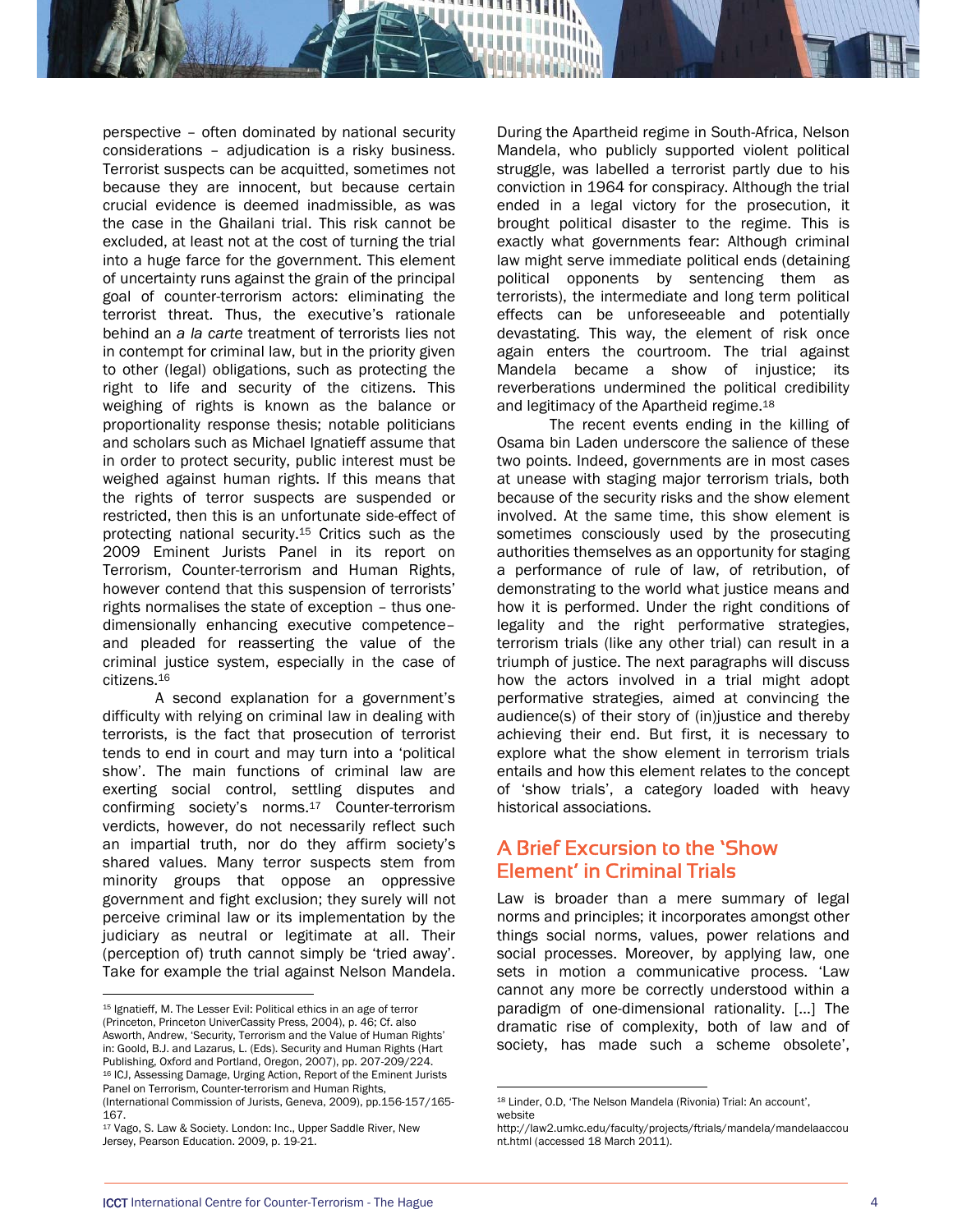according to legal scholar Mark Van Hoecke.19 Legal theorists of the twentieth century held that facts and norms could be separated, but this positivist view of the law has been under attack from all sides now.20 Modern times with its modern, multi-layered, complex and vulnerable societies have made apparent the weak points of a pure positivist approach to the law.21 Law is not (solely) about sifting facts from opinions or about establishing objective truth, but about social control, communication and perception of social norms. Trials are the instances in which law can be seen in action by the broader public. Trials communicate that law is not just in the books but is implemented in practice. From a narrow perspective, courts interpret and apply legal rules. Yet by doing so, they contribute to concepts of justice and socialisation of the general public and by enforcing the law they are linked to the state's legitimacy as well as the elaboration of policy goals.22 Trials thus communicate publically and ceremonially to society what it wants its norms and principles to be.23

The law in action *is* a communicative process, but at the same time also *offers* a framework to interpret human actions and communication. Trials are the medium through which this communication takes place: 'communication between legislators and citizens, between courts and litigants, between the legislator and the judiciary, communication between contracting parties, communication within a trial'.24 More importantly, exactly this communicational aspect, within the confines of the court and amongst the legal actors involved, serves as the 'ultimate safeguard for a "correct" interpretation and adjudication of the law', and thus legitimises it.25

 Since this communicational process is the principal foundation underlying the legitimacy of the justice applied, a trial is heavily protected against political interference and manipulation. A fair trial is a basic human right, not only protected by criminal law, but also by international and constitutional law. The principle of fair trial is recognised in numerous international treaties, such as the Universal Declaration of Human Rights (Article 10 UDHR), the

 $\overline{a}$ 

- 22 H. Bredemeier quoted in Cotterrell, R., *The Sociology of Law: An*
- <sup>23</sup> Edward A. Ross quoted in Mathieu Deflem, *Sociology of Law: Visions of a Sholarly Tradition*, Cambridge, Cambridge University Press, p. 102. 24 Van Hoecke, *Law as Communication*, p. 7. 25 Ibid.

International Covenant on Civil and Political Rights (Article 14 ICCPR) and European Convention on Human Rights (Article 6 ECHR). Among others, the fair trial principle ensures the right of an individual to be informed of the measures taken, to be informed about the case against him or her, the right to be heard within a reasonable amount of time, the right to a fair and public hearing by a competent and independent review mechanism, the right to counsel with respect to all proceedings and the right to have his or her conviction and sentence reviewed by a higher tribunal according to the law. International law does recognise adaptations in criminal justice for reasons of national security.26 However, deviations from the ordinary practice of adjudication must always be temporary and meet legality, necessity and proportionality standards.27 The right to a fair trial ensures individuals both protection against each other – trespassers should be brought to justice and should receive a trial – and against the state, since the trial should also be fair. In short, citizens require protection against both state and non-state actors.28

 The relevance of this normative framework that guards the right to a fair trial can only be understood against the context of its mirror image: the historical reminiscence of the Stalinist (and to a lesser extent national-socialist) show trials that are considered the exact opposite of fair trials. 'Show trials' and 'political trials' are often mixed up in public discourse. The overriding characteristic of a classical show trial in the Stalinist sense is 1) the total exclusion of the element of chance and/or risk from the trial and 2) the predominant function of the trial as a tool in educating the population and confirming ideological rule. Sometimes, trials are not strictly Stalinist, in the sense that they do not primarily serve to demonstrate, invoke, create and confirm totalitarian rule. However, we do call them *political* as soon as the executive powers use criminal law predominantly to further their political agenda. Otto Kirchheimer's *Political Justice* defines political trials as attempts by regimes to control opponents by using legal procedure for political ends.29 The authorities deploy criminal law to maintain the balance of power; they eliminate

<sup>19</sup> Mark van Hoecke, *Law as Communication* (Oxford/Portland Oregon: Hart Publishing, 2002), p. 10.

<sup>20</sup> Ibid, p. 8.

<sup>21</sup> Ibid, p. 10.

<sup>26</sup> See for example Article 6 ECHR.

<sup>27</sup> OHCHR (Office of the High Commissioner for Human Rights) (2008), *Human Rights, Terrorism and Counter-Terrorism*. Factsheet No.32, GE.08-41872, July 2008, Geneva/ New York: Office of the United Nations High Commissioner for Human Rights/ United Nations, pp.28- 29.

<sup>28</sup> Turner, B.S., 'Outline on a Theory of Human Rights', *Sociology*, Vol.27. No.3, 1993, pp. 489-512.

<sup>29</sup> Otto Kirchheimer*, Political justice*. *The Use of Legal Procedure for Political Ends* (Princeton University Press: Princeton, 1961).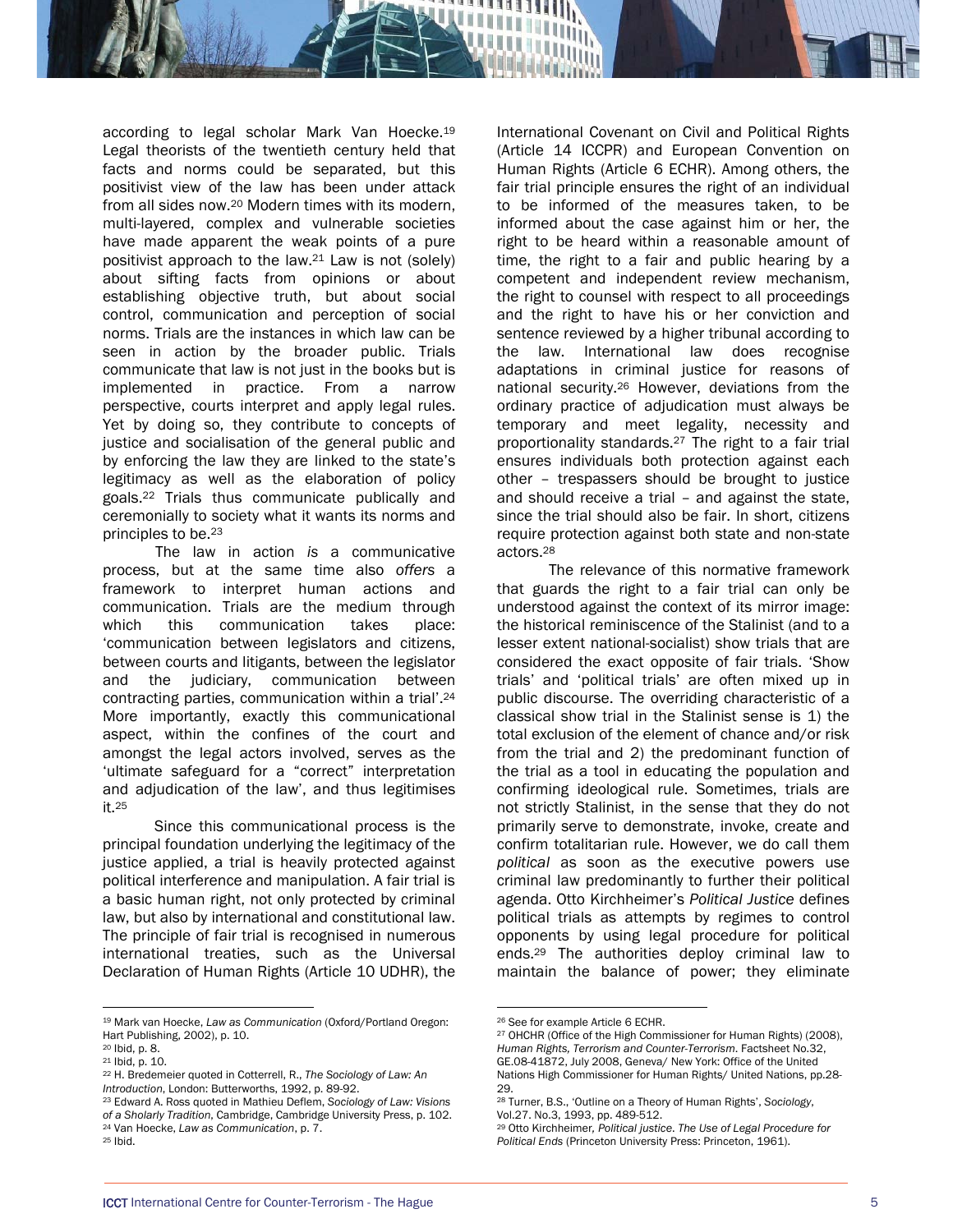political opponents by reducing their oppositional voice to a legal/illegal dichotomy. Here, justice only serves political powers, not its own ends.

However, this type of state-controlled show trial, is not the association that was invoked by the American comments on the Ghailani case; the show element in the trial they referred to was the danger that the terrorists suspects would dominate the courtroom with their narratives of injustice, thereby turning the trial into a 'terrorist show' once again – the first time being the attack they perpetrated. Additionally, there is even a third type of show imaginable: a show in which the authorities demonstrate, through the way in which sentences are meted out, that modern democracies are fully capable of demonstrating a show of justice in a positive sense. The Nuremberg trials may be regarded as a modern model for how a trial can be a performance of justice, since these trials revealed the evil of the holocaust, established a historical narrative that exists today and is accepted by the public and the world; they created a collective memory, fixed responsibility in Germany and set standards for future conduct of states and people. Indeed, the Nuremberg trial was *the* example of a convincing performance by democratic societies in using criminal law – rather than war or brutal force – to deal with war criminals and terrorists. Hence, the concept of show trial could refer to totally different types of politicised trials, normatively charged in completely different ways. In the words of legal scholar Awol Kassim Allo, '[w]hat counts is not that a trial is labelled a 'show trial', it is, rather the end that the 'show' serves.30 This is at the core this paper: what performative strategies are used by the actors in court to convince an audience of a specific narrative of (in)justice.

## Performative Strategies in Court: What Kind of Show Have Terrorism Trials to Offer?

It has been stated by various experts that terrorism is communication.31 Terrorism expert Brian Jenkins argued, as early as 1975, that 'terrorism is theatre'.32 Peter Waldmann added to these observations the statement that most terrorists explicitly want theatre, since they are bent on

 $\overline{a}$ 

provoking state power.33 With their deeds, terrorists communicate visions of justice and injustice, visions on the rearrangement of power relations and attempts to rebalance them. However, counterterrorism is communication too.34 The office of the prosecutor has a story to tell as well. After an attack, or an attempted one, perpetrators are often brought to trial. In the courtroom, all parties involved in the drama are brought together. Within the narrow confinements of this stage, injustices are addressed, retribution is demanded and justice is carried out – at least in theory. Sometimes, terrorists are tried behind the scenes, in closed courts; in some cases, trials are so heavily politicised or even tampered with that they resemble more the classic show trial in the Stalinist sense than an actual display of justice.<sup>35</sup>

The question that hence has to be answered is: What strategies are the agents in this drama following and what legal, political and social consequences do these strategies have? Does politicising the trial, putting on a show, ruling out the risky elements in it or inciting the masses help to convince the target audience of your mission, your sense of justice? Does it placate the population, restore social peace, prevent further radicalisation? Is that what a terrorism trial is all about? Or could it also involve the blocking of an audience for the sake of security? This would make it a non-performative trial from the public's perspective, but a very performative one from the terrorists' point of view. Following the provocationrepression theory,36 a trial ruled by the prosecution without much oversight could provide terrorists with new proof of state oppression, with injustice frames to recruit new members and start new rounds of violence. Given these comments on the relevance of the show element in terrorism trials, a definition of performativity will now be introduced, understood as discursive efforts, actions etc. to construct social realities,37 as applied to terrorism trials:

<sup>35</sup> Ibid, chapter 9, 'Terrorists on trial: the courtroom as a stage'. 36 'By attacking the establishment and the security forces, the

<sup>30</sup> Allo, 'The 'Show' in the 'Show Trial'', p. 72.

<sup>31</sup> Alex P. Schmid and Janny de Graaf, *Violence as Communication. Insurgent Terrorism and the Western News Media* (London: SAGE, 1982), p. 175.

<sup>32</sup> Brian M. Jenkins, 'International Terrorism: A New Mode of Conflict', in: David Carlton and Carlo Schaerf (eds.), *International Terrorism and World Security* (London: Croom Helm, 1975), p. 16.

<sup>33</sup> Cf. P. Waldmann, *Terrorismus: Provokation der Macht* (Hamburg: Murmann Verlag, 2005); Richardson, *What terrorists want* (New York 2006).

<sup>34</sup> Cf. Beatrice de Graaf, *Evaluating Counterterrorism Performance. A* 

insurgents provoke the state into mass repression which alienates the general public, and increases support for the rebels', as Hewitt defines it. Christopher Hewitt*, Consequences of Political Violence* (Aldershot et al.: Dartmouth, 1993), p. 61.

<sup>37</sup> J.L. Austin, *How To Do Things with Words* (Cambridge, MA: Harvard UP, 1962); Malcolm Coulthard, *An Introduction to Discourse Analysis* (2nd edition), New York: Longman, 1985; Judith Butler, *Excitable*  Speech: A Politics of the Performative (New York: Routledge, 1997). Cf. *also De Graaf, Evaluating Counterterrorism Performance, p. 11-13.*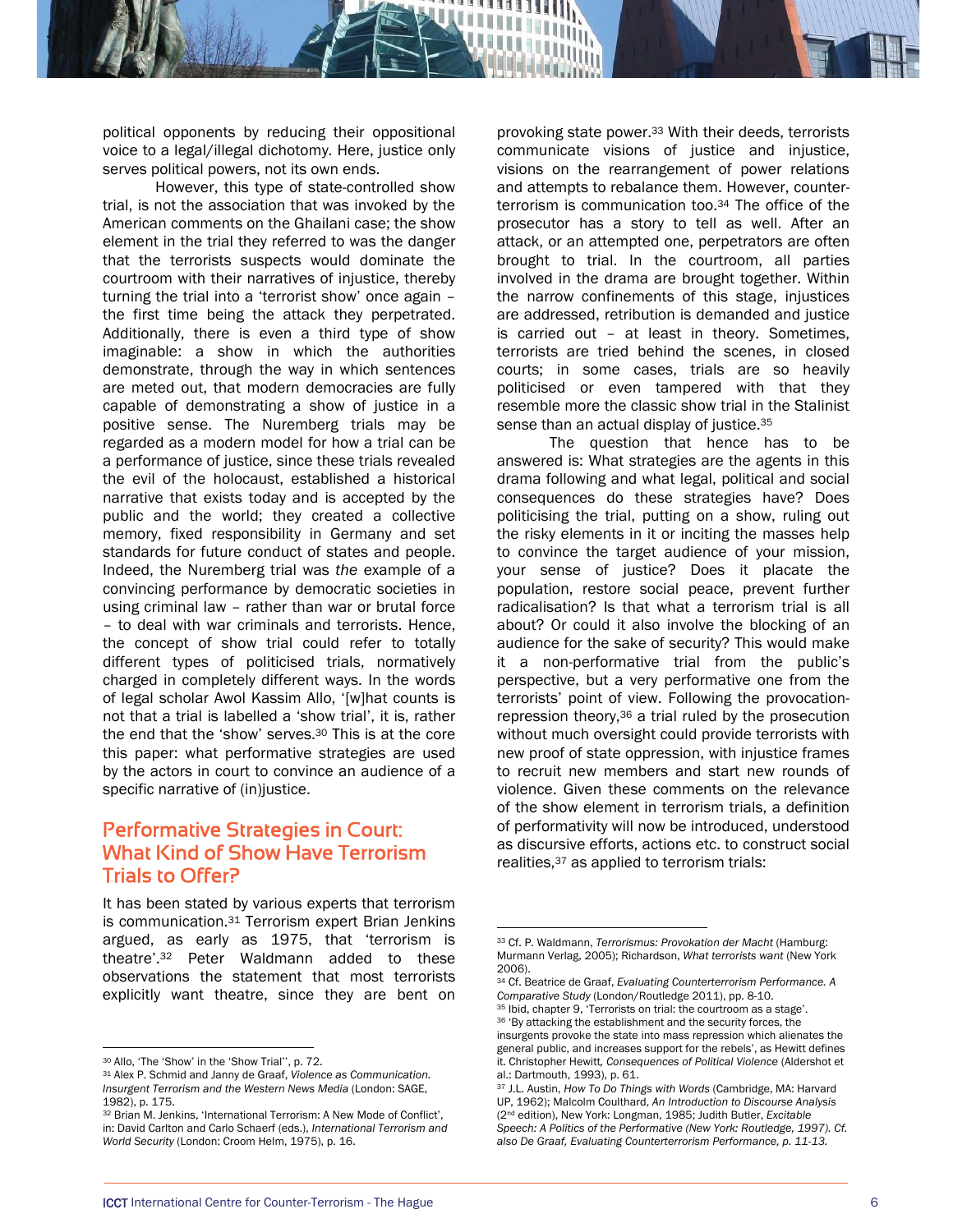Performativity in terrorism trials concerns acts or strategies adopted by the parties with a stake in the trial to try to convince their target audience(s) in (and outside) the courtroom of their narrative(s) of (in)justice. 38

Performance is an act, a process and a product at the same time; it provides consolidation of norms, re-enactment of identity and the transformation of these norms and identities. Performances are role plays, in which not only the individual but the community at large is involved. Interestingly, in courtrooms, performance takes place in a direct manner, in the art and form of an Aristotelian drama: unity of time, place, and action. But it also transcends this place. The performances of the actors have a bearing on a broader audience, on the political context, on our culture and legal system as a whole, in three ways. First, theatre produces *mimesis*: a re-enactment of the offence, in the hope of uncovering what actually happened. However, the courtroom play should not only be conceived as *mimesis*, but as *poiesis* as well, e.g. *making* not *faking*. Performances, like a driving test, a wedding, an examination or a defence in court, create identities, assert claims to selfhood and are part and parcel of confirming and producing social relations. The truth is not out there to uncover, but has to be created in the courtroom. Moreover, apart from *faking* and *making*, performances also amount to *breaking* and *remaking*. Some narratives are upheld, others are disputed. And in the end, a new one emerges. This is called *kinesis*: movement, motion, fluidity. Performance can transgress existing boundaries, break structures and remake social and political rule. They intervene and make anew.39

Through a trial, the members of the community participate in talk that is incessant, escalating and divisive. People will be induced, seduced to take sides, are with or against the rule breaker. Only then is redress possible, employing procedures to repair or remedy the breach. Legal, judicial machinery often plays this role. This is the most reflexive or self-conscious part of the social drama unfolding in the courtroom. Trials not only involve re-establishment of the truth or stock taking of the harm done; they also contain moments of liminality, a 'betwixt and between'40 of suspended

 $\overline{a}$ 

knowledge about the outcome of the social drama. Courtroom verdicts – guilty or not guilty – are exemplary of liminal moments in the redress-phase of social drama. If the repair works, the rule breaker is removed, or reintegrated into the community. However, life has changed. Every social drama alters society to a certain extent. These alterations might not be permanent, but merely temporary mutual accommodation of interests. If this does not work, community splits or breaks apart into factions. This could be defined as a schism. In large scale complex communities, continuous failure of regressive institutions may develop into a revolutionary situation, in which one of the contending parties generates a program of societal change.41

 The outcome of the trial depends on the performative strategies adopted in court and their relative dominancy. These strategies could be portrayed on a gliding scale. On the one end of the axis, the terrorists try to run the show, they attempt to politicise the trial, try to introduce their concept of justice and narrative of injustice and attempt to overrule or put to their own use the existing legal order. On the other end of the axis, the prosecution and the authorities try to rule out the element of risk and of acquittal, try to turn the trial into a display of political power and a way of educating the masses, try to intimidate the terrorist constituencies and try to use the trial as an instrument for wielding security politics. In between, defendants, their lawyers and the state have to share persuasive power, are dependent on the role of the victims, their constituencies. Right in the middle of this partisan axis, the judge or jury sits and applies the legal rules in an objective manner. The agents involved can enhance their performativity by setting the stage, altering the legal script, play the media, manipulate the news, issue statements and declarations of their own. Authorities can issue new laws, provisions or build in more security measures.

This definition does not imply a measure of success. The difficulty with performativity is that it is a strategy, an attempt to convince. The actual outcome of this performance, the way it actually mobilises or incites the masses or target audiences is hard to measure. The outcome depends, for example, on a number of other factors. One major element of uncertainty in establishing the effect of a performative strategy is the level of media coverage, of national public attention devoted to

<sup>38</sup> Historically, this definition should only be applied to the modern period of the late 19<sup>th</sup> century and onwards, when the modern state developed a monopoly of violence, a modern criminal law system and penal code came into existence and mass media emerged. 39 Elizabeth Bell, *Theories of Performance* (Los Angeles: SAGE Publication, 2008), p. 12-15.

<sup>40</sup> Bell, p. 108.

<sup>41</sup> Bell, p. 108-109.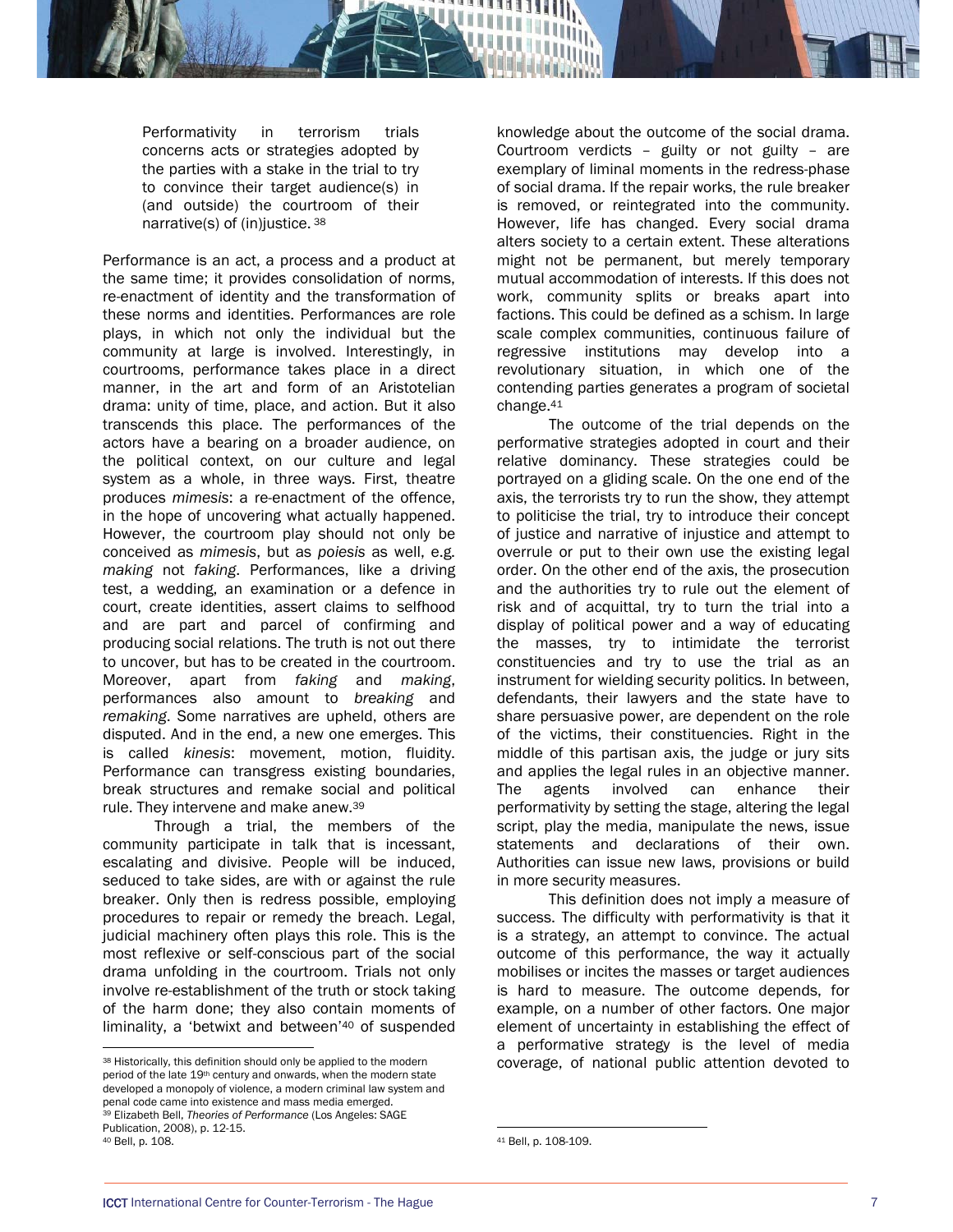the trial.42 This can be invoked by the agents directly involved in the trial, but media attention is an autonomous factor in its own right. Distal and proximate context, historical experiences, media logics of that specific time and place, other hypes or trends on the political agenda, influence the way a trial is covered and reported about. The communicative aspect in terrorism and counterterrorism also pertains to terrorism trials, but media coverage is an essential condition for that. Although the media of course can have an independent agenda or independent interests, they are not considered an autonomous factor, as they are no actors in the court. They are mainly channels of communication which, however, are not only passively used by actors.

 Like other political trials or mediatised ordinary criminal trials (for example the OJ Simpson trial), terrorism trials can thus also be considered a show, or, to put it more accurate, as a dramaturgical play. This is not to say that terrorism trials are in all regards fundamentally different from other politicised trials, media trials or dramatic criminal trials. However, for terrorists and counterterrorists, the contest over and presentation of narratives of justice and injustice are especially important. Compared to ordinary criminals, terrorists challenge the political rule or present contentious and violent views of justice and repression. Before the performative strategies of the actors involved are discussed, however, it must be emphasised that they can only be acted out within a given set of dramaturgical conditions.

The first element in a stage play is the script, which should provide for a plot and for the different narratives and story lines to be heard. The initial script is triggered by the suspect's crime, and drafted by the charge(s) brought against the accused. Criminal law functions as the set of guiding principles, dictating how this script should be written. Are intelligence reports accepted as evidence in court? Can witnesses give testimony behind closed doors? The script, or the 'director's clues', provide for these legal rules of the game. Through altering these rules, the authorities can affect the outcome of the trial. At the same time, such manipulations with the rules of adjudication during the trial 'spoil' the game and turn it into a show of risk justice, undermining confidence in the law.

Secondly, an important question with regard to this dramaturgical element is the nature of the

 $\overline{a}$ 

script: is it a script within a civil law or within a common law system? In other words, is the trial inquisitorial in nature, or adversarial? Does the defence need to convince a jury, or is it the judge who composes and weighs the material? Another structural element that matters is the amount of evidence needed to be presented in court, which impacts on the length of the trial. In the Netherlands, for example, the charges, evidence, and defence reactions are mainly exchanged and worked out on paper before the actual trial starts.

Third, the way the stage is set also affects the unfolding of the drama. Does a trial take place in the normal court building, or are the defendants transported to a fortified location, where the visitors have to go through heavy security? Are the defendants placed in regular benches or locked in cages, as was the usage in the Italian criminal trials? The courtroom/building can thus enhance or mitigate the dramatic nature of the trial as well.

Fourthly, the play itself is performed by actors, who adopt different strategies, which will be discussed below. Actors are the prosecution, defence, judges, witnesses and sometimes the victims. The play will develop through a contest between the prosecution and defence over the writing of the script. Each will offer their own script as the truth and arrange their performance to advance this truth. Judges may both be the directors and audience, depending on the type of criminal justice system a country has adopted.

Lastly, every play needs an audience. In terrorism trials, like in other trials, the audience is constituted by the judge (in a civil law system) or jury (in a common law system), but also by the public in the courtroom and the public outside these confines. What the public sees and hears is however filtered or controlled by the media's reporting of the trial, which gives the media an important mediating part in the play as well.

Within these dramaturgical frames, the terrorism trial will unfold, resulting in different types of a show, depending on the relative success of the performative strategies adopted by the various actors.

# A Typology of Terrorism Trials

Based on the definition of performative strategies in terrorism trials, a horizontal axis of politicisation may be drawn: from the left pole of terrorist domination to the right pole of state influence on the trial. The vertical axis, starting in the zero middle point of not much politicisation from either the terrorists or the prosecution/authorities, depicts the level of media attention generated by the trial.

<sup>42</sup> Media in this sense covers all communicative media, including the media of the "terrorists" or their constituency (pamphlets, grey literature, internet etc.).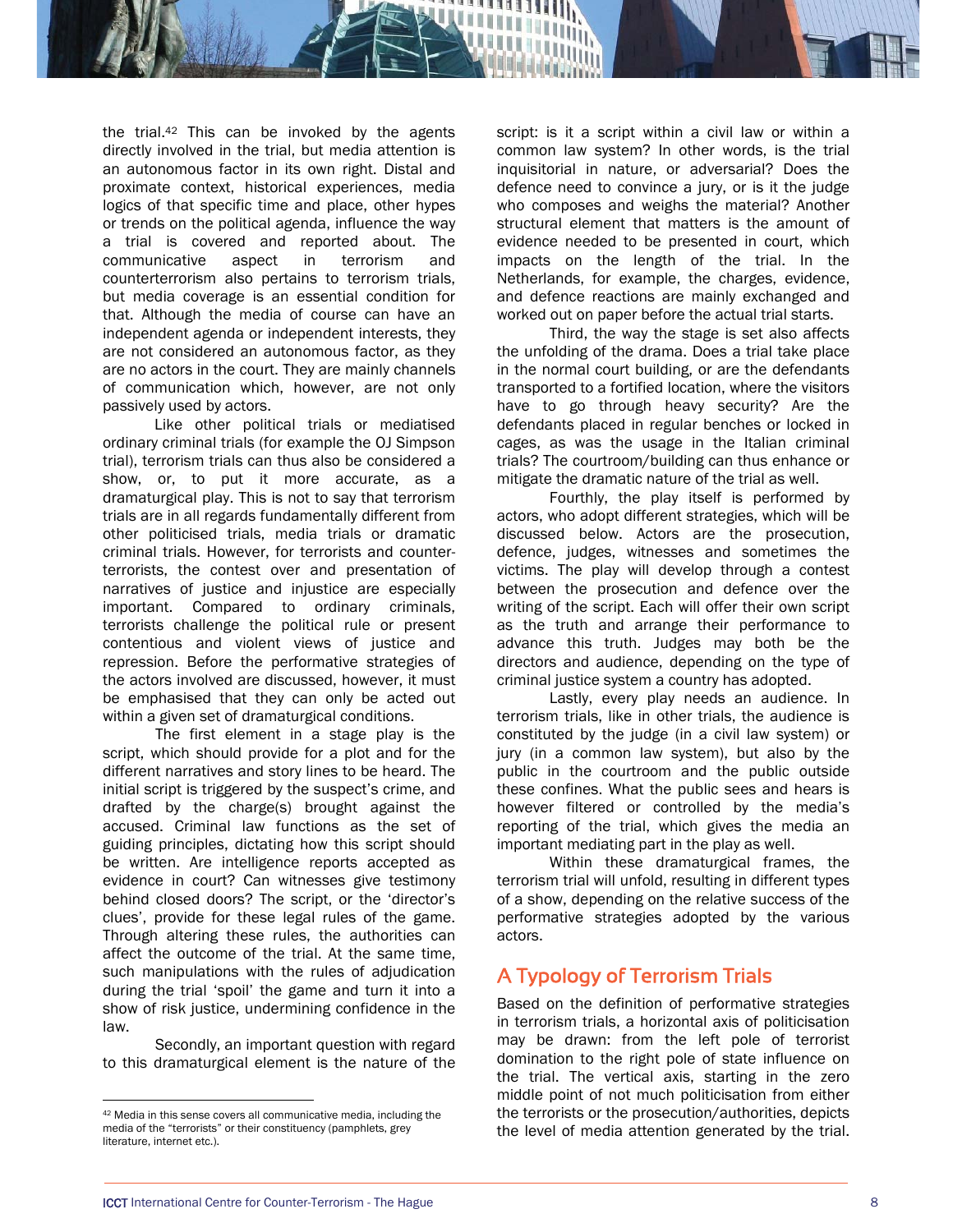Based on a number of cases researched, this could produce the following typology:

‐ A *not-so-dramatic show* where everyone complies with the existing rule of law, such as in the Dutch Piranha and Hofstad group cases. This trial would be positioned in the centre of the horizontal axis and low on the vertical axis. The actors refrain from adopting performative strategies.

‐ A *show, run by the terrorists and their lawyers*, which generates a lot of media attention and inspires new rounds of violence by terrorist sympathisers. The Stammheim trial in the final stage would be an example of such a performative attempt by the defendants.

‐ A *show, run by the executive and the prosecution*, on the extreme right pole exemplified by the classical Stalinist show trials. Here, the prosecution dominates the show, sometimes even hand-in-glove with the judge or jury. This show can also be a non-show like trial, closed from the public or the media, but organised by the state to serve security as a priority (but with a great performative power in a negative sense in the perception of the defendants and their sympathisers). The trial might however also be staged as a virtual show: the trial serves as a tool of risk justice, the crimes under consideration deal with conspiracies and preparations rather than constitute concrete attacks.

‐ A trial may turn into a *media show –* not run so much by the terrorists or the prosecution, but dramatised in the media, often through resonance with public feelings of vengeance and outrage – often helped by *side shows* staged by audiences and groups outside the courtroom (victims, sympathisers, etc.).

‐ A *performance of justice*: a show where the trial reveals injustice, where the verdict educates the public about the importance of the rule of law in a democratic society, creates a collective memory and sets standards for future conduct of states and people. This show is run by the judge/jury, but the performative strategy is based on a (perceived) neutral application of the law, not on partisan politicisation or risk justice.

Before turning into a veritable media show, within all other types, variation is of course possible as to the level of politicisation, the level of media coverage, the level of public attention and the extent of side shows being organised during the trials.

#### First Type: The Not-so-dramatic Show

On The first type of trial is not that dramatic at all. A terrorist trial does not always have to be a social drama. It can be a show trial in the positive sense of the word: a quiet demonstration of justice, where law in action serves to communicate grievances and retribution and where a catharsis and mutual understanding is reached in the end. There are indeed instances when terrorism trials created only little spectacle. In the Netherlands, the trial against the Moluccan activists who raided and occupied the Indonesian Ambassador's residence in 1970 in order to further their separatist cause, killing a police officer in this process, proceeded as smoothly as possible. The defendants pleaded guilty, complied with the court and raised only one moral question: they wanted their plight to be heard. They wanted to tell their story of expulsion from the Moluccan islands, the perceived promise made by the Dutch authorities to lobby for their independence from Indonesia and underline the discrimination they suffered in Dutch postcolonial society.<sup>43</sup> In this instance, the terrorists did address a social grievance, but both the judge and the general audience were receptive to that narrative and acknowledged it in their reactions. The judge, a former colonial officer, paid homage to the fate of the Moluccans, their plight after 1950 and their loss of homeland. This in turn appeased the defendants and made them compliant with the Dutch rule of law. They accepted their sentence without protests – a sentence that was considered lenient.44 If there was a show at all, it demonstrated the Moluccans tragic faith and society's feelings of guilt towards it. The law was violated, yes; a person was even killed. Nevertheless, there was no clash of moralities. On the contrary, the Moluccan activists appealed to the shared history with the Dutch population, invoked their parents' loyal duties to the Queen and demanded the government to live up to its own standards and promises.45

Another example of remarkable little theatre was offered by the latest hearings in the Hofstad group case, staged late 2010. When the trial started, following the murder of Theo van Gogh in

l

youngsters who were tried for their actions in 1970 and 1975, Roermond, 14 March 2008; 11 May 2011, Utrecht; M. Rasser, 'The Dutch Response to Moluccan Terrorism, 1970-1978', in: *Studies in Conflict and Terrorism*, Vol. 28 (2005), No. 6, p. 481-492. 45 A.P. Schmid, J.F.A. de Graaf, F. Bovenkerk, L.M. Bovenkerk-Teerink,

<sup>43</sup> P. Bootsma, *De Molukse acties. Treinkapingen en gijzelingen 1970- <sup>1978</sup>* (Amsterdam: Boom, 2000). 44 Interview with Henk Droessen, the lawyer of the South Moluccan

L. Brunt: *Zuidmoluks terrorisme, de media en de publieke opinie* (Amsterdam: Uitgeverij Intermediair, 1982); See also Beatrice de Graaf and Froukje Demant, 'How to Counter Radical Narratives: Dutch Deradicalization Policy in the Case of Moluccan and Islamic Radicals', in: *Studies in Conflict & Terrorism*, Vol. 33 (2010), No. 5, p. 408-428.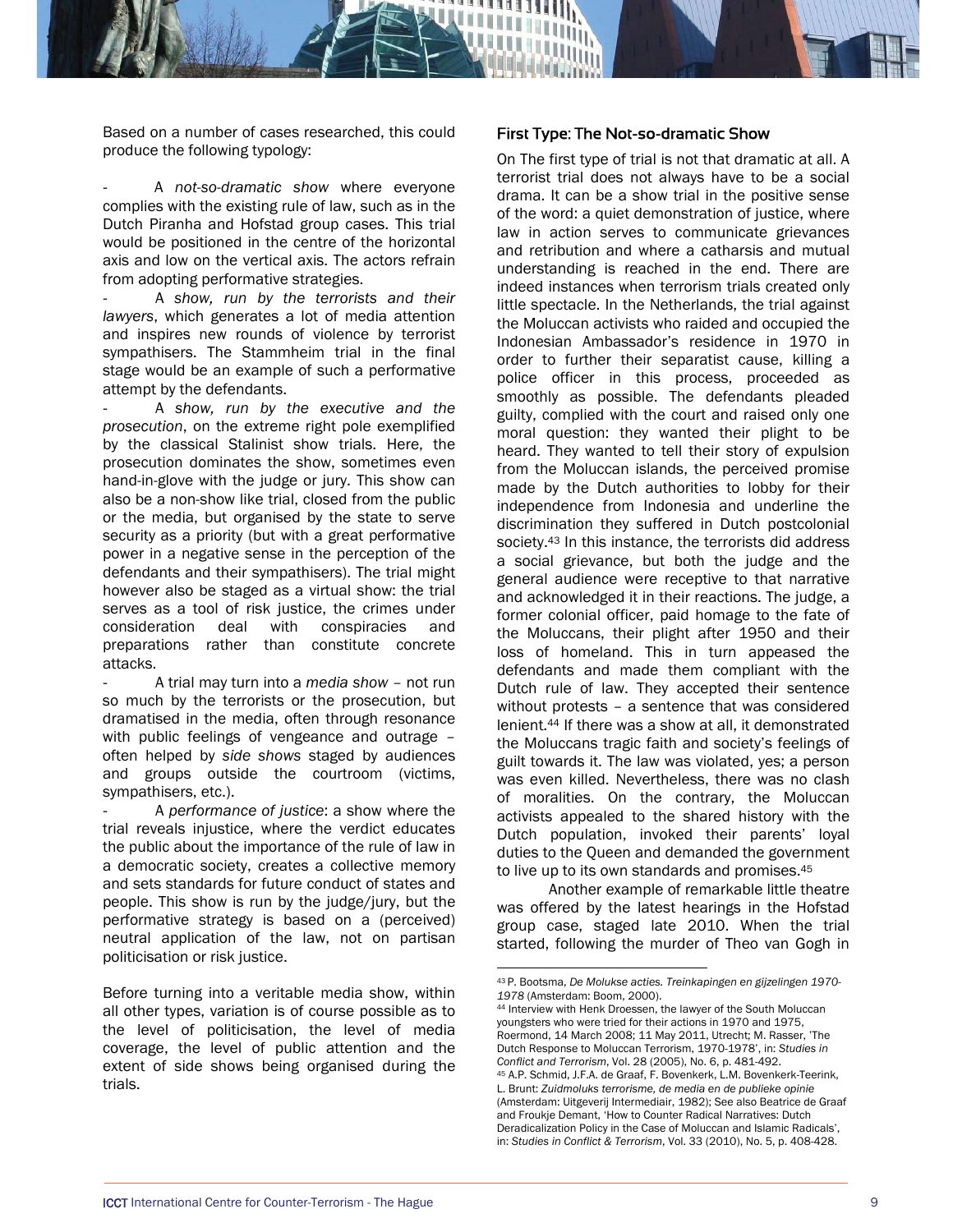November 2004, the defendants, who all belonged to a group around Van Gogh's murderer Mohammed Bouyeri and who were charged with participation in a terrorist organisation and inciting hatred, refused every form of cooperation with the court. They argued that, first of all, the man-made Dutch judicial system was not in line with the divine rule of law and violated *hakimiyyat Allah* (the sovereignty of God). Secondly, they claimed that public and political pressure prevented them from getting a fair hearing in any case. In the heated and anxious climate of the months following November 2004, this second complaint had some merit. Government officials proclaimed a 'war' against Dutch terrorists, public vigilance campaigns against terrorist attacks were launched, radicalised Muslims were spotted everywhere and revengefuelled attacks were committed against mosques and other Muslim sites.46 The seven suspects were arrested and charged with being part of a terrorist and criminal organisation, engaging in inciting hatred and preparing for terrorist attacks. In 2006, they were convicted on the counts of attempting to murder police officers, on the possession of hand grenades and on membership of a terrorist organisation. One suspect, Jason W., who threw the hand grenade, was sentenced to 15 years in prison.47

However, years passed without any jihadist attack, and the Dutch political and social climate changed. In 2008, the Court of Appeal in The Hague acquitted the Hofstad group members on the count of membership of a criminal terrorist organisation.48 The hearings in 2010 went ahead almost unnoticed, until Jason Walters stood up to announce his faith in the Dutch democratic system and the rule of law. He demonstrated his abandonment of extremist behaviour by conforming to the norms in court, wearing ordinary clothes and sporting a modern haircut. 'I am certain that I will receive a fair trial', he stated at the end of the pretrial hearing in the High-Security Court in Amsterdam on 16 July 2010.49 Although this story is only one instance of a terrorist's public conversion, it provides a valuable insight: a change

l

of times, demonstration of reflective justice and a terrorist conversion caused the trial to normalise. The charge of membership of a terrorist organisation was reconfirmed, but the trial hardly presented a show anymore: no party involved tried to turn it into a drama of conflicting moralities.

Another example of a rather non-dramatic case is the trial against the first and only Dutch female terrorism suspect, Soumaya S. On 15 March 2011, the Dutch Attorney-General submitted an advisory opinion to the Supreme Court that stated that the verdict against Soumaya S., who in 2005 had been arrested and convicted for participating in a terrorist organisation, had to be annulled. Soumaya S. had already been sentenced for carrying an Agram 2000 machine gun, but had been put on trial a second time for being a member of a terrorist group. This last ruling is likely to be overturned – erasing the only convicted female terrorist from Dutch history.50 Strangely enough, almost no attention has been paid to all of this. No front page newspaper heading, interviews with disgruntled politicians or disappointed public prosecutor were seen nor heard in the national media. No audience outside or inside the courtroom applauded nor rallied against this verdict. No public outrage was discernable. This terrorism trial thus ended with a sizzle, rather than with a bang.

 As has been stated above, the non-dramatic character of this trial can partly be explained by the brevity of the trial, the inquisitorial nature of the criminal law system, and the lack of historical examples. There is no repertoire of contentious terrorism trials in Dutch history. Nor were there enough sympathisers willing to stage side shows, probably due to the lack of organisation of and support for home grown jihadist terrorism in the years after 2004 within the Dutch Muslim community.

#### Second Type: The Terrorists Are Running the Show

Such instances like the Moluccan trials in the 1970s, where terrorists remain within the boundaries set by the court proceedings and share society's moral values and principles, where the magistrates and general public act subdued and are receptive to the terrorists' story, are rare. They mostly depend on the lethality of the attacks, the duration of the terrorism campaign and on the historical context in which the terrorists operate. Irenic exchanges in court are an exception, rather

<sup>46 &#</sup>x27;Zalm: we zijn in oorlog! Regering: terrorisme met wortel en tak uitroeien', *Algemeen Dagblad*, 6 November 2004; 'Terroristen met dubbele nationaliteit raken Nederlands paspoort kwijt. Kabinet verklaart de oorlog aan terreur', *Het Parool*, 6 November 2004; 'Overheid wil meer armslag: anti-terreurmaatregelen', *Trouw*, 6 November 2004.

<sup>47</sup> The Hague Court, verdict, 10 March 2006.

<sup>48</sup> Court of Appeal in the Hague, verdict, 23 January 2008,

LJN: BC2576, Gerechtshof 's-Gravenhage , 2200189706.

http://zoeken.rechtspraak.nl/resultpage.aspx?snelzoeken=true&searc htype=ljn&ljn=BC2576&u\_ljn=BC2576

<sup>&</sup>lt;sup>49</sup> The author was attended the hearing; cf. also 'Jason werkt nu wel mee aan proces', *De Volkskrant*, 17 July 2010.

<sup>50</sup>Hoge Raad (High Council), 'Conclusie advocaat-generaal in terrorismezaken', The Hague, 15 March 2011.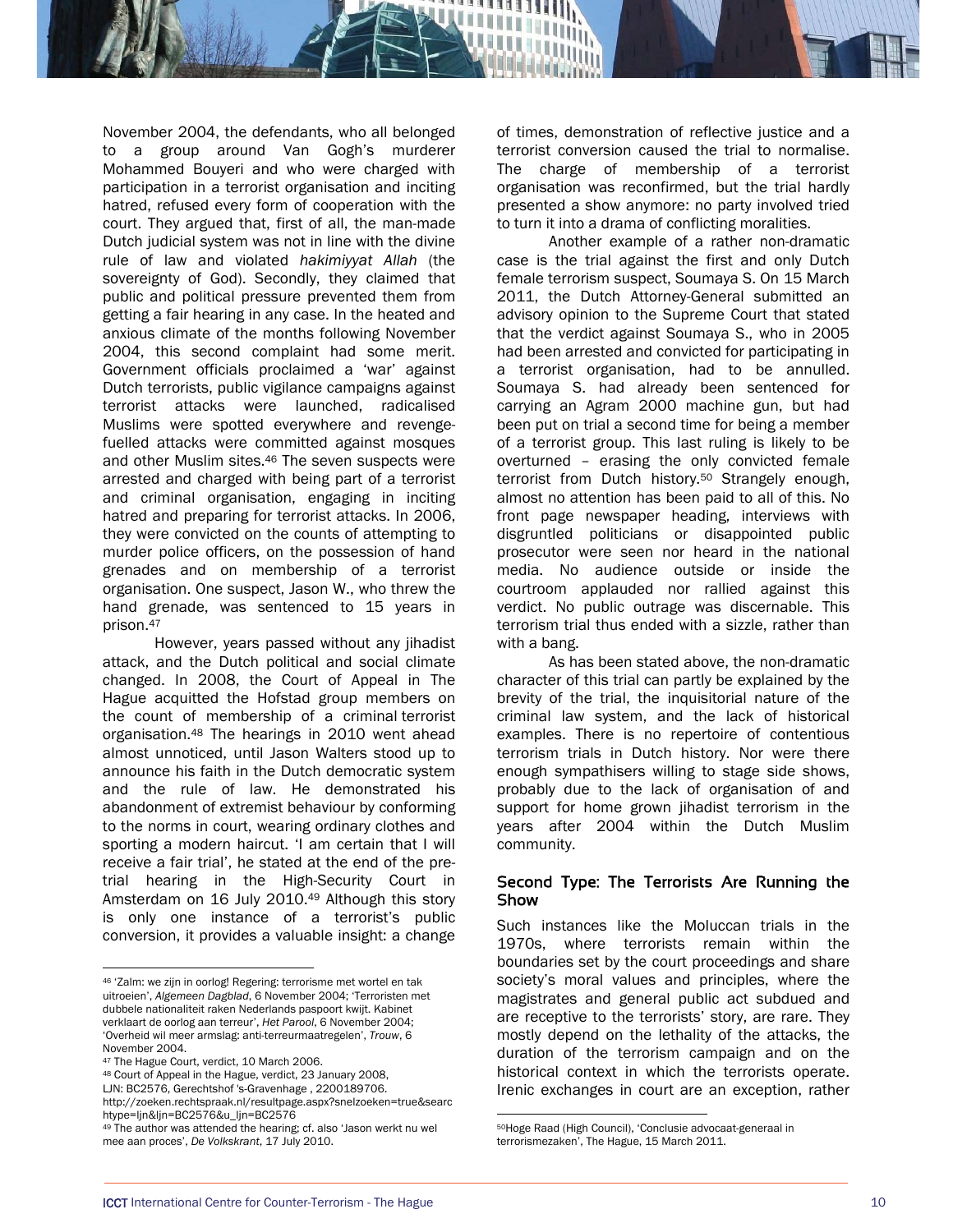

than the rule. More often than not, terrorists challenge and contest society's moral principles in court. This is the second type of terrorism trial: the show as staged by the terrorist suspects, where the *suspects and their lawyers* play their version of events. Of course, they already made the first hit. With the terrorist attack – given they are not arrested for preparatory actions *post facto* – they moved to centre stage and forced themselves in the limelight of public opinion already. With this attack, they conditioned the behaviour of states, tried to dictate terms to them and carried out their own primitive form of justice first. Now, they are confined to the narrow boundaries of the courtroom, but stand once more on the stage to be tried themselves.

A major example of an intended show trial staged by terrorists can be found in the history of the Red Army Faction (RAF) in Germany. One of the largest successes of the founders of the RAF – Andreas Baader, Gudrun Ensslin, Ulrike Meinhof and Jan-Carl Raspe – was that, together with their lawyers, they succeeded in presenting their trial, that lasted from May 1975 until April 1977, as a political one, conjuring up an image of political justice in Germany, portraying themselves as political warriors – and in the end – as the ultimate martyrs for the revolution's cause. As such, a terrorist show trial departs from the classical Stalinist show trial: not the authorities, but the terrorists made a show out of it. As Jacco Pekelder and Klaus Weinhauer stipulated, lawyers sought the direct confrontation with the other parties involved in the justice system and carried out a 'political defence': 'More than attacking the actual accusations against their clients these *Linksanwälte* seemed to aim at undermining the legitimacy of the trial and the justice system that had produced it'.51 Although in a strict sense justice prevailed, the West-German judiciary damaged its own image of impartiality by reacting so nervously during the trial. The RAF-suspects used the court to stage their own play, which served their own (violent) political aims. They used the long drawn out period in which the Stammheim trial unravelled to mobilise a second and third tier of eager recruits, who initiated a second round of violence aimed at liberating their leaders from jail. When this backfired, climaxing in the raid on the Landshut airplane in Mogadishu in October 1977, the Stammheim prisoners opted for their final act: they committed suicide, but staged it as politicide by the

 $\overline{a}$ 

German authorities. With this final act of vengeance, they wrote their own ending to the state's judicial script and turned it upside down. Subsequently, in the eye of (international) public opinion, not the terrorists, but the West-German authorities were put on trial. Hence, with the indispensable use of the media, they were able to fully appropriate the trial for their own ends and turn it into a veritable show – one with a presence that lasts until today.52

#### Third Type: The State Is Running the Show

Nevertheless, in a lot of other cases, terrorism trials are an instrument of the state's performance, the third type of terrorist show trial. Authorities bring terrorists to justice in order to show that the threat is under control. Terrorism trials are a show in the sense that the executive strives to placate society that the perpetrators are caught, that law and order are secured and that there is no need for terror anymore. Sometimes, the substantive and procedural law is amended to suit security preferences. The executive selects a particular legal tool to ensure that the risk of acquittal is minimal. Hence, the authorities might resort to rewriting the script as well: they wait until the curtain of the criminal law trial falls and stage their final act behind the scenes. The acquitted suspect is either expelled from the country or made subject to permanent surveillance and control orders once he or she leaves the court building.53 One could argue that the Guantanamo tribunals were a type of trial where the government one-sidedly ran and ruled the show, without much media present.

A variation within this type of statedominated performance is the virtual show, where the prosecution turns terrorism trials into a virtual trial because they more and more often take place *before* an alleged terrorist attack has been carried out. Contrary to what Foucault stated, it is not the case that 'law recedes'.54 In fact, as Louise Amoore stipulates, 'as risk advances [..] law itself authorizes a specific and particular mode of risk management' which entails that '[e]vidence, the judgement of the expert witness, and the legal subject as bearer of

<sup>&</sup>lt;sup>51</sup> Jacco Pekelder and Klaus Weinhauer . Terrorists on Trial at Stammheim: the 'Theatre of Political Justice' in the working, draft paper on behalf of the NIAS Research Theme Group 'Terrorists on Trial', Wassenaar/The Netherlands, 2011.

l 52 Cf. Ulf G. Stuberger, *Die Tage von Stammheim. Als Augenzeuge beim RAF-Prozess* (München: F.A. Herbig Verlagsbuchhandlung, 2007); Christopher R. Tenfelde, *Die Rote Armee Fraktion und die Strafjustiz. Anti-Terror-Gesetze und ihre Umsetzung am Beispiel des Stammheim-Prozesses* (Osnabrück: Julius Jonscher Verlag, 2009); Pieter H. Bakker Schut, *Stammheim. Der Prozeß gegen die Rote Armee Fraktion* (Kiel: Neuer Malik Verlag, 1986).

<sup>53</sup> Cf. also Marieke De Goede, 'The Politics of Preemption and the War on Terror in Europe', in: *European Journal of International Relations*, Vol 14 (2008) No. 1, p. 161-185.

<sup>54</sup> M. Foucault, *Security, Territory, Population: Lectures at the College de France 1977-1978*. Translated by G. Burchell (New York: Palgrave Macmillan, 2007), p. 99.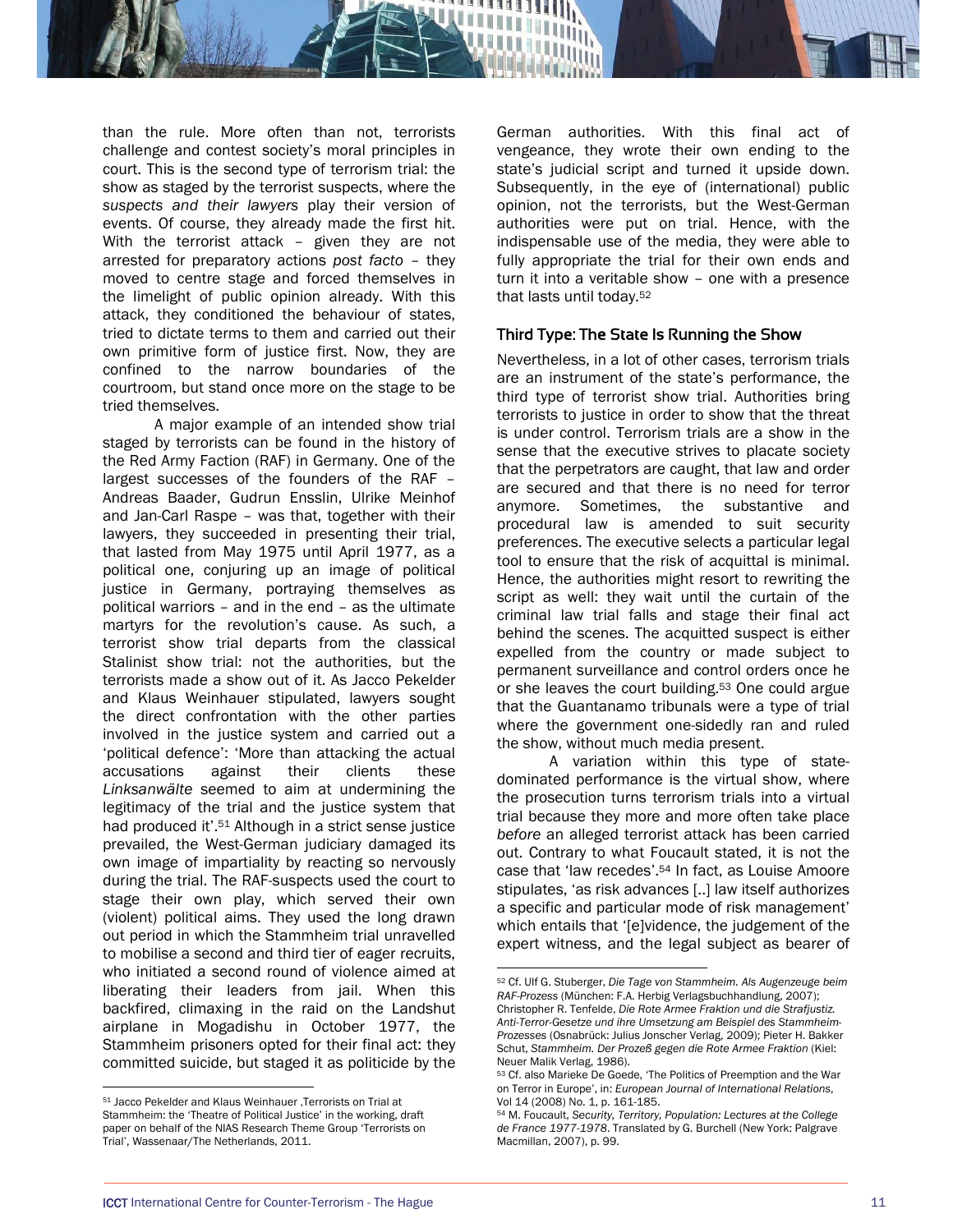rights are all reoriented in a risk regime that acts pre-emptively and authorizes with indefinite and indeterminate limits.'55 Competences, provisions and measures are adapted to make sure the judges (are likely to) render a conviction; either by using criminal law, or via administrative or immigration law (control orders, administrative rule or alien's rights).

Those trials that involve suspects arrested based on preparatory actions, on allegations, suspicions or intentions are *virtual* or 'what if' trials. An act is put under judicial scrutiny that may only exist in an imagined future – as (re-)constructed by the prosecuting authorities. Conspiracy trials, thought crime, inciting to hatred: such crimes divert from the *habeas corpus* principle and invoke possible deeds in the future, based on thoughts and/or allegations only. Depending on the assessment of preparatory evidence, the moment of culpability and the moment of the actual deed are severed. The relationship between offence and punishment becomes much more indirect. Preemption and pre-mediation replace retribution and *habeas corpus* inquiries, thereby challenging basic human rights standards. Rather than assessing different versions of the 'truth' about an incident, judges have to deal with techniques of imagining a possible future. Premediation and security imagination replace responsibility for concrete actions. Terrorism trials serve to placate virtual threats; they have become instruments in risk management. The sword of justice has been 'securitised'. Deterrence, retribution for present dangers or restoration of social peace – the main functions of criminal law – give way to a secondary function: meting out sentences to pre-empt future risks. The trial becomes a theatre of imagined terrorist futures.56

#### Fourth Type: The Media Is Running the Show

Terrorism trials may turn into a show trial through the media and because the audience at large considers these trials a spectacle. Going back to the pre-modern age, trials always were very much theatre shows. The perpetrator was put on a scaffold, receiving bodily punished in full view of all the spectators. The aim of this performance was not carrying out worldly justice, but demonstrating the fate of sinners. A direct *memento mori* and a

 $\overline{a}$ 

demonstration of how the gates of hell would open for anyone that trespassed against divine and human rule. Trials were a theatre of horror. Since those days, trials lost at least some if not most of their dramatic quality. They became a theatre of common sense and civility. Trials became a theatre of objectivity, prudence and standardised procedures. However, terrorism and war criminal trials have the tendency to slip back into premodern theatres of terror. Hannah Arendt wrote about the trial of Eichmann and concluded that he was tried more for the suffering of the Jewish people than for his individual deeds.57 In the public opinion, as voiced by the media, terrorists should be punished for the fear and shock they inflicted upon society. In this way, adjudication based on concrete acts, individually attributed, disappears behind the horizon of public outrage. The trial becomes a show of public vengeance and outrage and terrorists are in most cases already sentenced by the media, leaving the judges hardly any room to manoeuvre, let alone to issue milder verdicts or even acquittals in danger of being (virtually) lynched themselves.58

A media show can also be created through side shows, as staged by groups outside the courtroom. The audience – including the victims – has to make sense of the competing narratives as well. They sit and listen; or, as a Greek *chorus*, they comment. They sometimes have their own agendas. Sympathisers to the defendants might stage side shows, organise picket lines outside the court building, submit petitions and protest in the media against their treatment. Victims might organise themselves and protest against perceived lenience. Prisoners may initiate hunger strikes and defendants might raise an (international) lobby to support their cause, like the IRA did in the Bobby Sands case. The defendants may inspire or even appeal to their comrades and followers outside the courtroom to act on their behalf and initiate new rounds of violence, directed at putting pressure on the state, blackmailing the authorities to release the suspects or taking vengeance on the judges, as happened in Germany and Italy in the 1970s where second and third generations terrorists 'punished' judicial representatives for the verdict being issued against their leaders.

<sup>55</sup> Louise Amoore, 'Risk before Justice: When the Law Contests Its Own Suspension', in: *Leiden Journal of International Law*, Vol. 21 (2008), pp. 847-861, here: p. 850.

 $56$  For an analysis of premediation as a new security technique, cf: Marieke de Goede, 'Beyond Risk: Premediation and the Post-9/11 Security Imagination', in: *Security Dialogue*, Vol. 39 (2008) No. 2-3, p. 155-176.

<sup>57</sup> Hannah Arendt, *Eichmann in Jerusalem: A Report on the Banality of Evil* (New York: Viking Press, 1963). *Evil* (New York: Viking Press, 1963).<br><sup>58</sup> Cf. for effects of media coverage about terrorism: Gabriel Weimann,

<sup>&#</sup>x27;The Theater of Terror: Effects of Press Coverage', in: *Journal of Communication* Vol. 33 (Winter 1983), No. 1, p. 38-45; Brigitte L. Nacos and Oscar Torres-Reyna, *Fuelling Our Fears. Stereotyping, Media Coverage, and Public Opnion of Muslim Americans* (Lanham et al.: Rowman and Littlefield, 2007).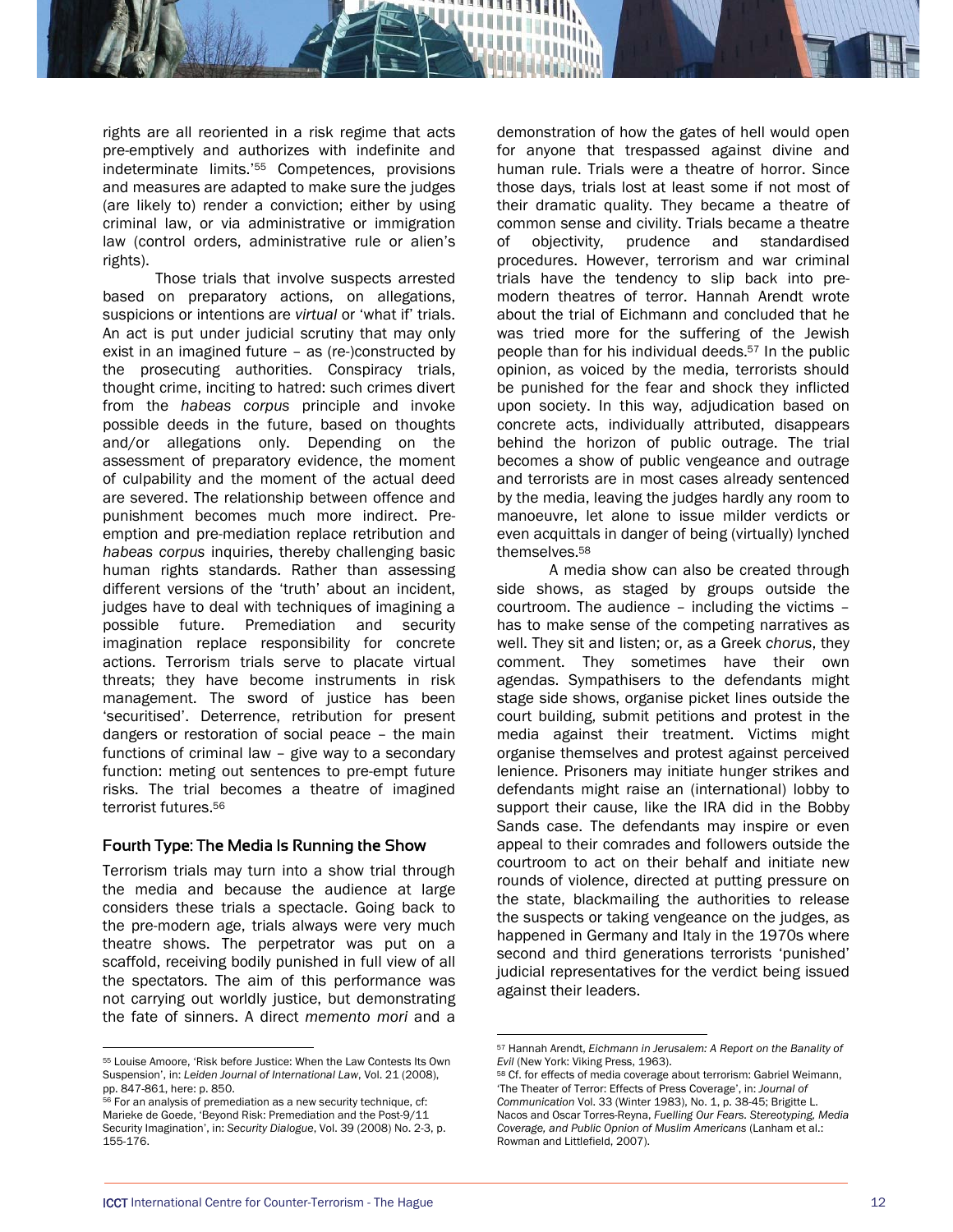#### Fifth Type: A Performance of Justice

The fifth type involves a show where the trial reveals injustice, where the verdict educates the public about the importance of the rule of law in a democratic society, creates a collective memory and sets standards for future conduct of authorities and people. This show is run by the judge/jury, whose performative strategy is based on a (perceived) neutral application of the law, in their refusal to accommodate to partisan politicisation or risk injustice. Amongst the competing narratives of (in)justice, the *judges* have to try to re-establish an accurate version of the facts and interpret and apply the law to it. They have to probe deep into different narratives, different testimonies and accounts to discover the various motives and intentions behind the terrorist actions. From this point of view, judges have first of all an obligation to establish a thorough, accurate and wide account of the facts pertaining to the incident before the court. Secondly, they have to reveal the underlying motives and strategies, and relate them to the context in which the incident happened. In carrying out such a penetrating inquiry, they can make a valuable contribution to the general understanding of the facts and the background. They more or less can write history. They may hear the victims, speak on behalf of a terrorised population and give them back their agency.

Of course, re-establishing the truth is an especially troublesome endeavour when it concerns a preventive arrest, based on preparatory actions only. Judges are not there to make up for the authorities' shortcoming or failures in gathering enough compelling evidence; they do not have to justify them. They have to settle the issue that falls under their jurisdiction, have to throw new light on the affair,59 which is difficult when an offence only exists as a *possibility.* Carrying out justice in a situation of security risks, of allegations, presumptions and crime-by-association runs the danger of turning the trial into a virtual show. The judges will be damned by an enraged public opinion and security officials if they acquit the suspects, and damned by equally outraged religious or ethnic minorities if they sentence the terrorists based on political or religious convictions alone.

When the judges manage to keep the balance, a trial can become performative in itself. The verdict will not only be perceived as legally justified, the narrative of guilt and injustice writes history, changes existing norms and impacts values in society. As a nexus of terrorism violence, law

59 Cassese, *Terrorism*, p. 138.

l

enforcement and public opinion, terrorism trials offer an ideal opportunity to showcase justice in progress and demonstrate how terrorist suspects are dealt with by the laws of the land.

A performance of justice moreover could repair the information asymmetry that allowed terrorists to engage their terrorist constituencies and could undermine the narrative that armed groups utilise to attract support. Most importantly, terrorism trials are the platforms where victims may regain their voice and where their fate, as a consequence of the terrorist's offence, is put centre stage. In the words of Tom Parker, policy director for Terrorism, Counterterrorism and Human Rights at Amnesty International USA, it is time to redress the balance and to use victim narratives to confront the violence of armed groups. Parker specifically addresses human rights defenders and NGOs, but the same contention could be made pertaining to terrorism trials: such trials offer a powerful platform for revealing and challenging the terrorists' narratives by confronting them with the messages of horror, pain and destruction they inflicted upon their victims.<sup>60</sup>

# A Performance of Justice

When does a terrorism trial become a show of justice? Performativity depends on the interplay between strategies of actors and audiences' receptiveness, and is conditioned and facilitated by the proximate and distal context of the trial. When is an audience most receptive to these strategies, and whose idea of justice or whose injustice frames will prevail? We have demonstrated that terrorism trials in the majority of the types involve show elements. We would like to argue, however, that they have to be theatre as well – in the sense that they present a performance of justice. As stated above: 'What counts is not that a trial is labelled a 'show trial', it is, rather the end that the 'show' serves.<sup>61</sup> The trial is the nexus where countervailing narratives meet, where moralities confront each other and where society addresses, confirms and possibly repairs a fundamental breach. A trial can demonstrate that trespassers will be convicted and that victims are heard. It may restore the balance of power and repairs the information asymmetry caused by the terrorist's hold over their constituents. The trial and the verdict can undermine the terrorist's claim to justice and reveal

<sup>60</sup> Cf. Tom Parker, 'Redressing the Balance: How human rights defenders can use victim narratives to confront the violence of armed groups', draft., 2011. Tom Parker is Policy Director for Terrorism, Counterterrorism and Human Rights at Amnesty International USA. 61 Allo, 'The 'Show' in the 'Show Trial'', p. 72.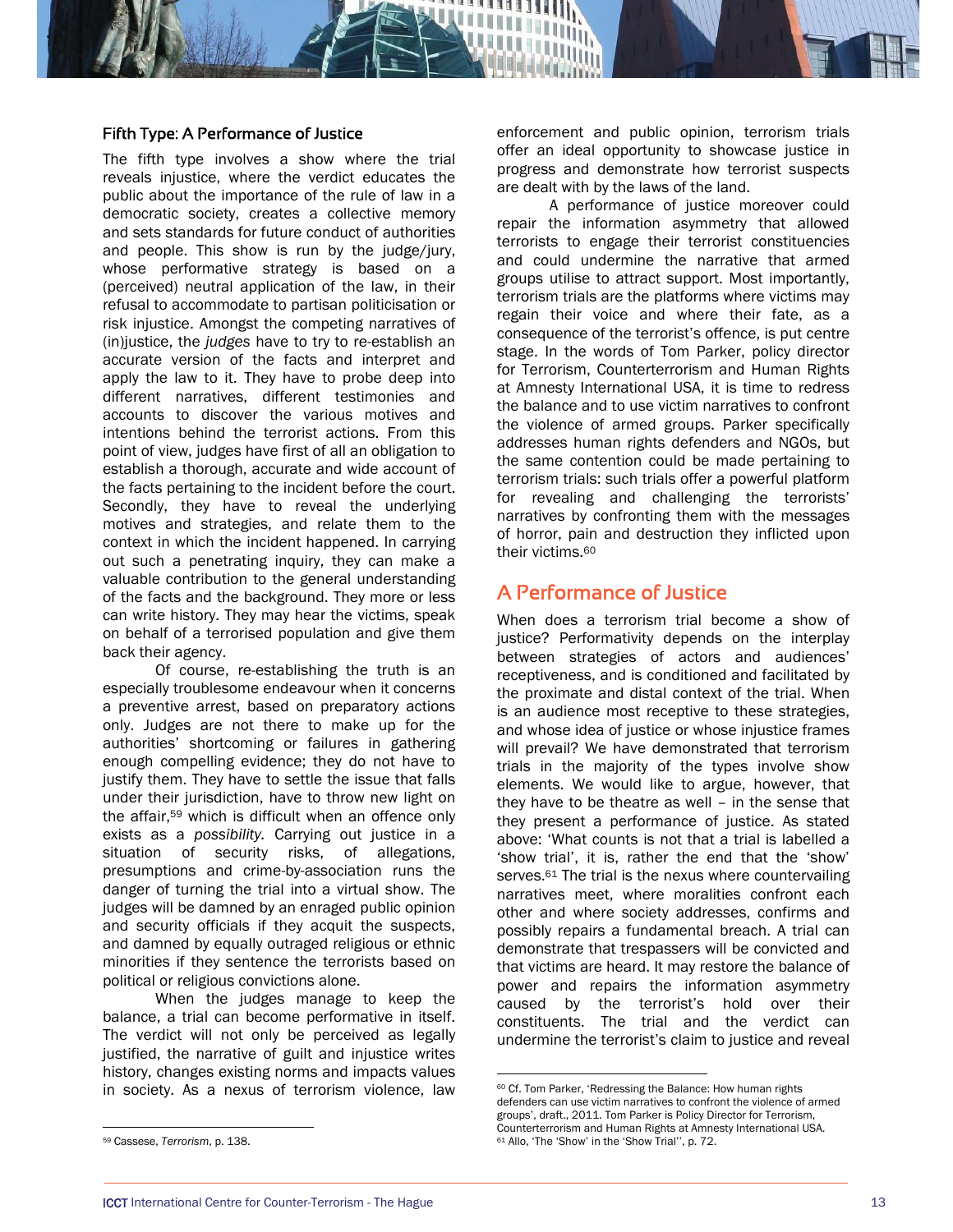the horror and destruction they inflicted upon their victims and upon society. In this sense, it is important that as many people as possible are able to watch the spectacle unfold.

The question thus is: when will a terrorism trial be considered a performance of justice in the eyes of the public, and according to the law? First of all, the authorities should stick to the script. In a structural sense, the script does of course depend on the nature of the criminal law system; whether it is an inquisitorial or an adversarial system, whether evidence should be presented in the courtroom in full length, or can be dealt with on paper, before the trial starts. Nevertheless, in both the civil law and common law systems, performative strategies matter. Judges in particular have the responsibility to take care that a trial does not end up in a 'Pirandello play', where each actor follows his own account of things, where the most powerful one decides upon the truth and where the spectator is left totally powerless to judge what the underlying narrative, let alone the truth about the plot is. Normality should be preserved as much as possible. The executive should refrain completely from tampering with legal rules during the trial; it should pay extraordinary heed not to be perceived as exerting political control over the proceedings.

 Secondly, terrorism trials should not be based on premediation, virtualities, or seen as a tool of risk management. Magistrates and prosecutors have to make sure the trial does not develop into a show of security and risk management, like the trial at Stammheim did, or as the military tribunals in Guantanamo have done. The insatiable desire for security should not dominate justice; underlying political conflicts cannot be solved through security measures alone. Judicial catharsis should not be sacrificed to risk management.

Thirdly, transparency counts. In the case of the Indonesian trial against Abu Bakar Ba'asyir, which is currently under way, the court decided to relocate the hearings from the South Jakarta district court to the larger Agriculture Ministry's compound in Central Jakarta, to provide more room for the expected swell of people. Against critics who feared that this decision would turn the trial into a media circus, the court contended that an open prosecution, visible to as many spectators as possible, demonstrated justice in progress, underscored confidence in the state's counterterrorism efforts and showed how new laws were put in practice. Thus, the trial would support

Indonesia's rule of law *vis-à-vis* extremist challenges.62

Fourthly, a trial should leave room for countervailing narratives of truth and injustice. Judges should make sure that the transformation of a political conflict into a legal dispute takes into account all the narratives. Amongst all these competing narratives of justice/injustice, the judges have to try to re-establish an accurate version of the facts and interpret and apply the appropriate law to it. They have to probe deep into different narratives, different testimonies and accounts to discover the various motives and intentions behind the terrorist actions. From this point of view, judges have first of all an obligation to establish a thorough, accurate and wide account of the facts pertaining to the incident before the court. Secondly, they have to reveal the underlying motives and strategies, and relate them to the context in which the incident happened. In carrying out such a penetrating inquiry, they can make a valuable contribution to our understanding of the facts and the background. They more or less can write history. They may hear the victims, speak on behalf of terrorised population and give them back their agency. Responding to this with unemotional adjudication subsequently provides the best metanarrative of social and legal resilience thinkable. In this sense, the judges have to be aware of side shows too, were sympathisers, victims, other target audiences voice their version of justice.

Judge Cassese's reflections on the Achille Lauro Affair support this argument. In his seminal discussion of the lessons the international community of states could draw from this incident, Cassese points to the fact that there are long-term, mid-term and short-term policy objectives involved in dealing with terrorism. In the short run, governments might give preference to order and stability, viewing terrorism as an essential attack on that order and choosing to deal with this attack with repressive military or intelligence means only. However, he argues, terrorism might also reflect a 'desire for social change, innovation and the adaptation of international relations to changing needs, even when, alas, these are expressed in such perverted and destructive ways'. 63 In the midterm and long-term, intransigence to or even denial of this political narrative might alienate the terrorists' broader constituencies from the political system they are operating in. This is not to say that the terrorists' narrative should be accepted or even

<sup>62</sup> Sulastri Osman, 'Indonesia's trials and tribulations: The Case of Abu Bakar Ba'asyir', *RSIS Commentary*, nr. 15, 10 February 2011. 63 Antonio Cassese, *Terrorism, Politics and Law. The Achille Lauro Affair* (Princeton: Princeton University Press, 1989), p. 131.